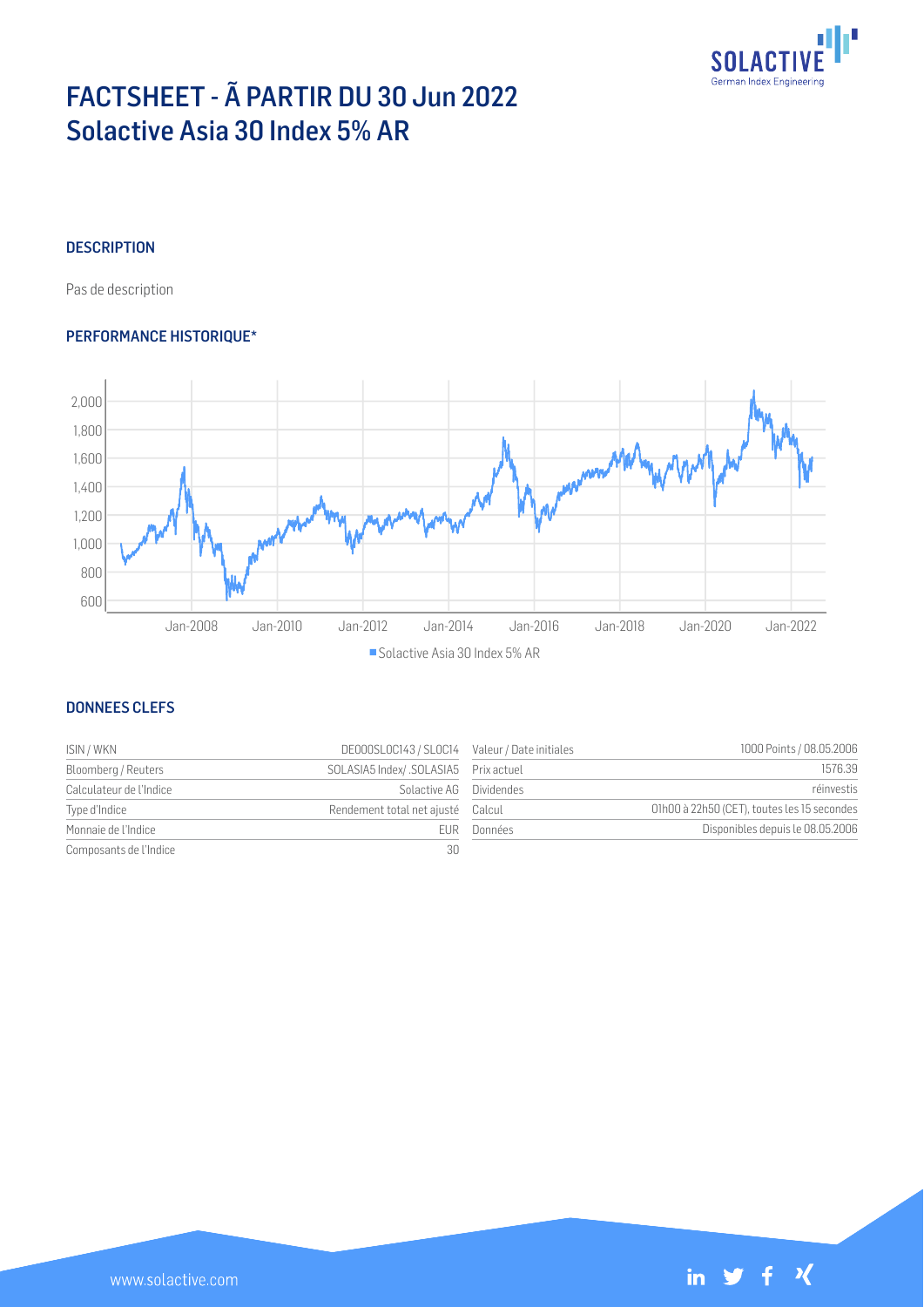

#### FACTSHEET - Ã PARTIR DU 30 Jun 2022 Solactive Asia 30 Index 5% AR

#### **STATISTIQUES**

| <b>EUR</b>         | 30J      | 90J       | 180J       | 360J                  | YTD        | Depuis sa Création    |
|--------------------|----------|-----------|------------|-----------------------|------------|-----------------------|
| Performance        | 2.07%    | $-1.14%$  | -9.05%     | $-15.25%$             | $-9.05%$   | 57.64%                |
| Performance (p.a.) |          |           |            |                       |            | 2.86%                 |
| Volatilité (p.a.)  | 26.96%   | 28.28%    | 28.98%     | 25.37%                | 28.88%     | 22.08%                |
| Maxi               | 1607.56  | 1638.73   | 1766.16    | 1873.50               | 1766.16    | 2076.59               |
| Mini               | 1505.83  | 1432.50   | 1392.23    | 1392.23               | 1392.23    | 598.76                |
| Sharpe Ratio*      | 1.07     | $-0.14$   | $-0.58$    | $-0.59$               | $-0.58$    | 0.16                  |
| Max. Drawdown      | $-5.51%$ | $-12.58%$ | $-21.17\%$ | $-25.69\%$            | $-21.17\%$ | $-61.09%$             |
| VaR 95 \ 99        |          |           |            | -45.3% \ -72.7%       |            | $-35.6\%$ \ $-64.1\%$ |
| CVaR 95 \ 99       |          |           |            | $-60.6\%$ \ $-80.3\%$ |            | $-53.3\%$ \ $-83.6\%$ |

\* Up to 31 December 2021, ex-post Sharpe ratios use as input for the risk free rate term the London Inter-Bank Offered rates in the respective currencies of the index and at a term equal to the observation period. From 3 J 2022 onwards, Sharpe ratios will be / are calculated using as reference risk free rate input the overnight replacement rate for these currencies, namely SONIA (for GBP), SOFR (for USD) and EURIBOR Overnight (for EUR).

#### EXPOSITION AU RISQUE DE CHANGE



#### EXPOSITION AU RISQUE-PAYS



## PREMIERS COMPOSANTS 30 Jun 2022

| Société                            | Code             | Pays | Monnaie    | Poids |
|------------------------------------|------------------|------|------------|-------|
| WUXI BIOLOGICS CAYMAN INC          | 2269 HK Equity   | KY   | <b>HKD</b> | 4.19% |
| WULLANGYF YIBIN CO LTD             | 000858 C2 Equity | CN   | <b>CNH</b> | 4.17% |
| CONTEMPORARY AMPEREX TECHN-A       | 300750 C2 Equity | CN   | CNH        | 4.02% |
| BAIDU INC-CLASS A                  | 9888 HK Equity   | KY   | <b>HKD</b> | 3.94% |
| ALIBABA GROUP HOLDING LTD          | 9988 HK Equity   | KY   | <b>HKD</b> | 3.91% |
| JD.COM INC - CLA                   | 9618 HK Equity   | KY   | <b>HKD</b> | 3.81% |
| <b>BEIGENE LTD</b>                 | 6160 HK Equity   | KY   | <b>HKD</b> | 3.75% |
| XIAOMI CORP                        | 1810 HK Equity   | KY   | <b>HKD</b> | 3.68% |
| KWFICHOW MOUTALCO LTD              | 600519 C1 Equity | CN   | CNH        | 3.68% |
| HONG KONG EXCHANGES & CLEARING ORD | 388 HK Equity    | НK   | <b>HKD</b> | 3.59% |